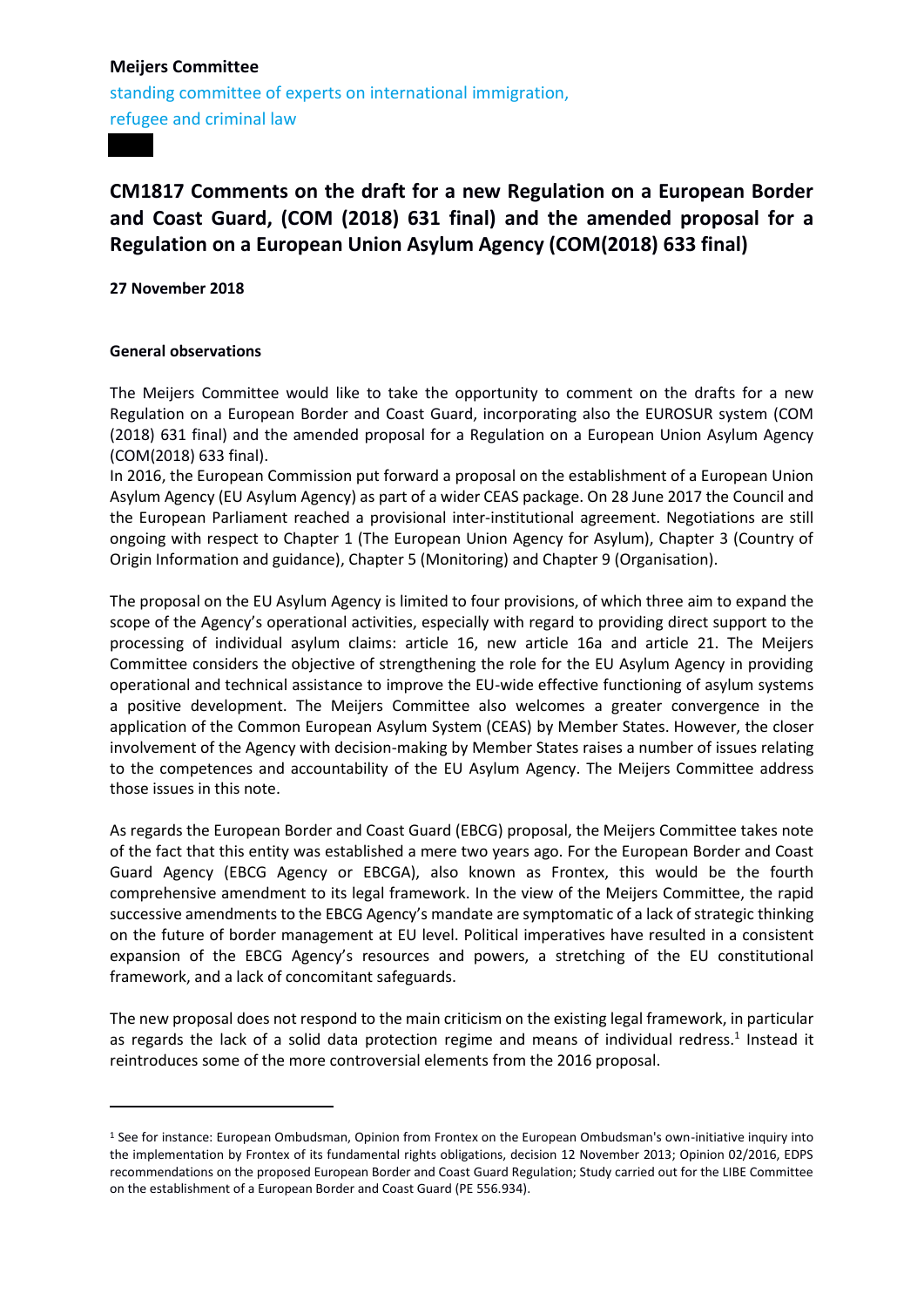standing committee of experts on international immigration, refugee and criminal law

## **Comments on the draft for a new Regulation on a European Border and Coast Guard, incorporating also the EUROSUR system (COM (2018) 631 final**

#### **1. Search and Rescue**

The Meijers Committee is conscious of the existence of a regime for search and rescue under public international law. Nonetheless, it believes this does not exclude an implied competence for the European Union to take more proactive action to save lives at sea. The current proposal would retain SAR operations as one of the Agency's tasks, but still only to the extent that they arise within border management activities. The provisions on EUROSUR maintain the saving of lives at sea as one of the system's main objectives, but do not attach further consequences to this, e.g. by imposing clear obligations on the Member States to engage in SAR, including where they become aware of a SAR situation through the use of EUROSUR.

## **2. Political Choices**

1

The Meijers Committee recalls that under the case law of the Court of Justice of the European Union political choices falling within the responsibilities of the EU legislator cannot be delegated.<sup>2</sup> As such, it has difficulty understanding the use of a delegated act foreseen in article 8 of the proposal that would empower the European Commission to adopt a multi-annual strategic policy for European Integrated Border Management. First, because of the choice of instrument, considering that the use of delegated act is limited to amend non-essential elements of Union legislation (article 290 TFEU). Second, because even under an implementing act (article 291 TFEU), the adoption of a multi-annual strategic policy cycle for European Integrated Border Management is likely to require political choices to be made, which calls in any case for parliamentary oversight.

#### **3. Respect for Fundamental Rights**

The proposal does not solve the question of responsibility for fundamental rights violations in the course of joint operational activity that have been raised since the establishment of the EBCG Agency.<sup>3</sup> In a multi-actor context, it has proven almost impossible to hold the EBCGA accountable for potential fundamental rights violations, even if such responsibility for the EBCGA – in addition to that of the Member States - may well be established on the basis of European and international fundamental rights law. In fact, by endowing new tasks and powers on the EBCGA, this problem is exacerbated, as the EBCG Agency is increasingly likely to have knowledge of and influence over Member States' activities in the course of joint operational cooperation.

Although the individual complaints mechanism established in 2016 meant as an important step forward, it does not constitute a judicial remedy in the sense of article 47 of the Charter of

<sup>2</sup> Case C-355/10, European Council v Parliament and Council, ECLI:EU:C:2012:516.

<sup>&</sup>lt;sup>3</sup> R. Mungianu, Frontex and Non-Refoulement, The international Responsibility of the EU, Cambridge University Press, 2016; M. Fink, Frontex and human rights: responsibility in 'multi-actor situations' under the ECHR and EU public liability law, Oxford University Press, forthcoming 2018).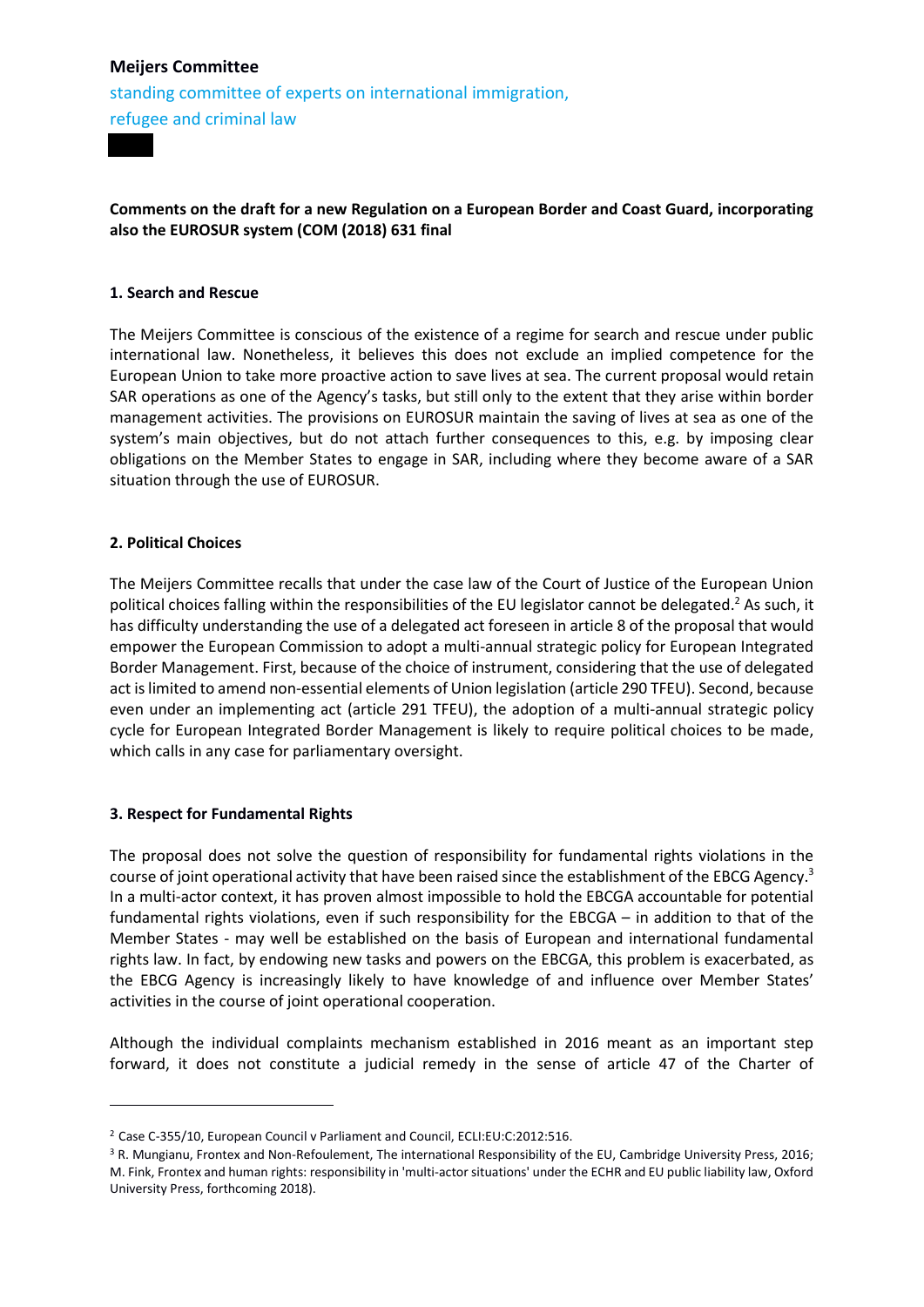standing committee of experts on international immigration, refugee and criminal law

Fundamental Rights. It acts mainly as a clearing house sending complaints on to the Member States' competent authorities.

The Agency's Fundamental Rights Officer has played an important role in monitoring the compliance with fundamental rights by the Agency. The Agency's Consultative Forum has consistently raised concerns as to an underfunding and understaffing, an issue that is not addressed by this proposal.<sup>4</sup> Whilst recital 48 of the current Regulation refers to the need for adequate resources and staff for the Fundamental Rights Officer's Office, corresponding to its mandate and size, such provision has proven incapable of addressing the problem identified by the Consultative Forum, and has even been omitted in the current proposal. The Meijers Committee therefore recommends to include a clear provision in the operational part of the Regulation ensuring adequate funding and staffing for the EBCG Agency's Fundamental Rights Office.

In view of the important monitoring obligations of the Fundamental Rights Officer, the Meijers Committee believes that the officer should be able to make use of the information gathered by liaison officers in the Member States (under article 32 of the proposal) and in third countries (article 78 of the proposal). Such role for liaison officers should be made explicit in the Regulation. Similarly, the Meijers Committee would like to see a similar information gathering role as regards the fundamental rights situation in third countries to be entrusted to migration liaison officers in general, which should be included in the currently pending proposal for a recast of the Regulation on the creation of a European network of immigration liaison officers.<sup>5</sup>

#### **4. Third Country Cooperation**

**.** 

The proposal does away with the obligation that operational cooperation on third country territory can only take place in neighboring countries with the approval of the neighboring Member State. Currently, most neighboring countries, with the exception of Belarus, are members of the Council of Europe and parties to the European Convention on Human Rights. The expansion of the possibility to cooperate with countries further afield, including at airports, underscores the need for a fundamental rights assessment to be carried out prior to the conclusion of working arrangements and status agreements under article 74 of the proposal, as well as prior to specific joint operational activity, in order to assess the potential fundamental rights implications of cooperation with third countries. The work of liaison officers posted in third countries should be able to feed into such assessment.

The Meijers Committee would support the introduction of a clear obligation to carry out a fundamental rights assessment prior to engaging in cooperation with third countries. A provision that could serve as an example can be found in article 4(2) of Regulation (EU) No 656/2014 establishing rules for the surveillance of the external sea borders in the context of operational cooperation coordinated by the EBCG Agency, which requires that the fundamental rights situation in a third country is assessed prior to disembarkation of intercepted people takes place.<sup>6</sup> Such assessment shall be based on information derived from a broad range of sources, which may include other Member States, Union bodies, offices and agencies, and relevant international organisations and it may take into account the existence of

<sup>4</sup> Frontex Consultative Forum on Fundamental Rights, Program of Work for 2018 as adopted by the Frontex Consultative Forum on 31 October 2017 and presented to the Frontex Management Board on 22 November 2017. <sup>5</sup> COM(2018) 303 final.

<sup>6</sup> Regulation (EU) No 656/2014 establishing rules for the surveillance of the external sea borders in the context of operational cooperation coordinated, OJ 2014, L189/93.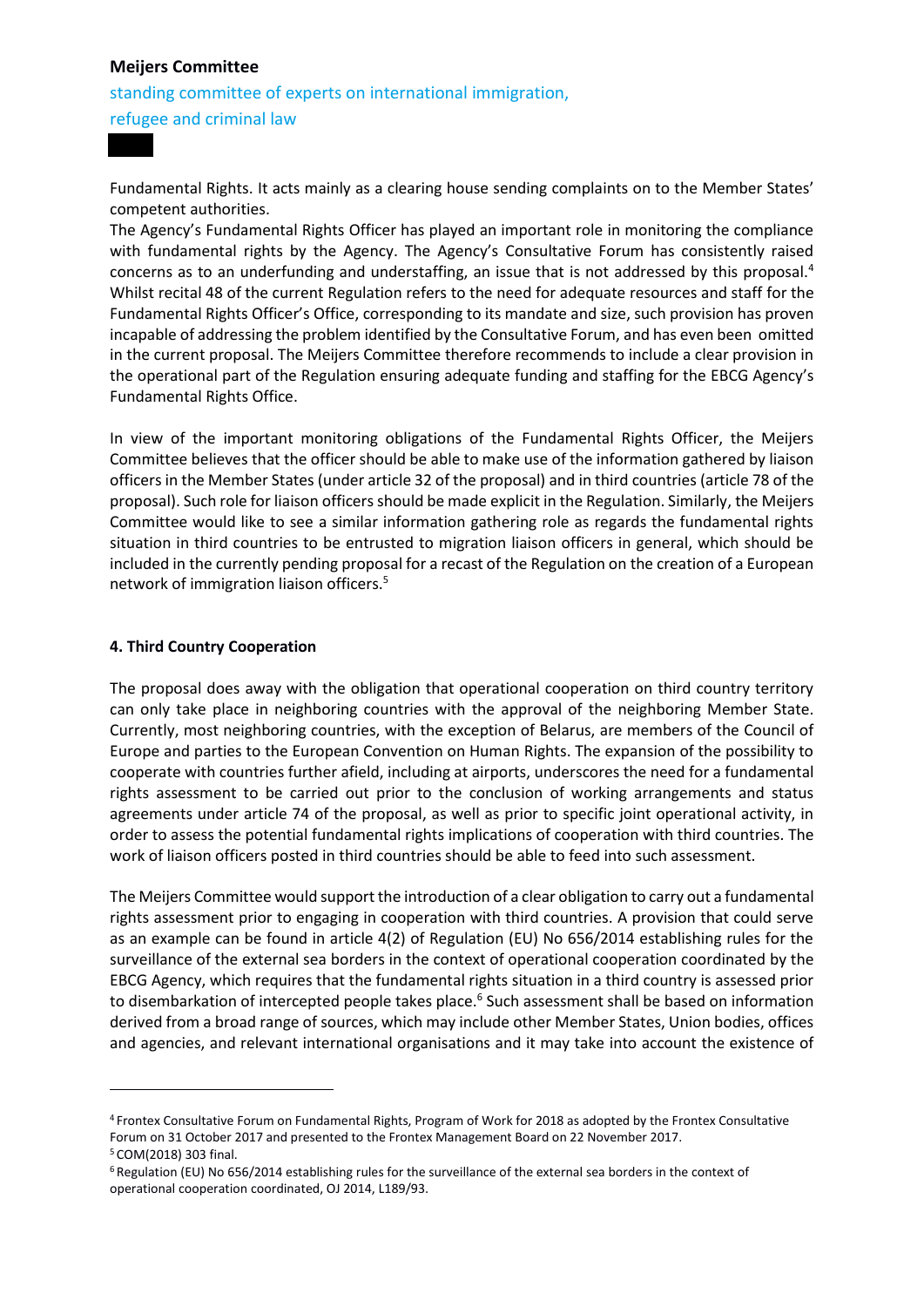standing committee of experts on international immigration, refugee and criminal law

agreements and projects on migration and asylum carried out in accordance with Union law and through Union funds.

#### **5. Endowing EU Staff with Executive Powers**

The proposal's main innovation is no doubt the conferral of executive powers on the EBCG Agency's own staff in article 56, who shall be endowed with all the powers that national members of the European Border and Coast Guard Teams dispose of (article 83). The Meijers Committee notes that this stretches the boundaries of the Agency's legal basis in article 77(2)(c) TFEU to a maximum, short of conferring command and control powers on the EBCGA itself. The latter, although not foreseen in the current proposal, would in the opinion of the Meijers Committee violate the Treaties' provisions on Member States' ultimate responsibility in matter of internal security as laid down in article 4(2) TEU.

It is the conferral of executive powers on EU staff, that underscores the need for judicial remedies and rules on responsibility in case of fundamental rights violations in the context of EBCGA coordinated joint operational activity. It also raises the question to what extent the operational EU staff members remain covered by Protocol (No 7) on the privileges and immunities of the European Union, which grants EU officials immunity from Member State jurisdiction when acting in an official capacity.

The Meijers Committee is particularly concerned as regards the deployment of statutory staff members on third country territory and the absence of means to hold such officers to account. The current Model Status Agreement covering such deployment provides for immunity of members of the European Border and Coast Guard teams from the jurisdiction of the host third country.<sup>7</sup> Contrary to the national team members, who remain criminally and civilly liable under the laws of their home Member State, EU operational staff would escape such liability.

Likewise, article 44(5) of the proposal provides that members of the teams which are not statutory staff members of the Agency, shall remain subject to disciplinary *and other* measures of their home Member State. Although the EBCG Agency could provide for appropriate disciplinary measures for its statutory staff, it would lack the possibility to impose any meaningful other measures in the absence of EU rules to this effect. The EU legislator should therefore either provide for such rules or subject its statutory staff to the jurisdiction of (one of) the Member States.

#### **6. Return**

The Proposal reinforces the EBCG Agency's powers in the field of return. Although the EBCGA is not to enter into the validity of the Member State's return decision under article 51 of the proposal, it has at the same time an obligation to respect the principle of *non-refoulement* at all times. By imposing a presumption of validity of the return decision issued by the Member States, the principle of mutual trust is applied by analogy in the relation between the Agency and the Member States. It would however be good to make clear that this presumption may be rebutted in case of systemic flaws in a Member State's judiciary or administration responsible for issuing a return decision, affecting an

**.** 

<sup>7</sup> COM(2016) 747 final.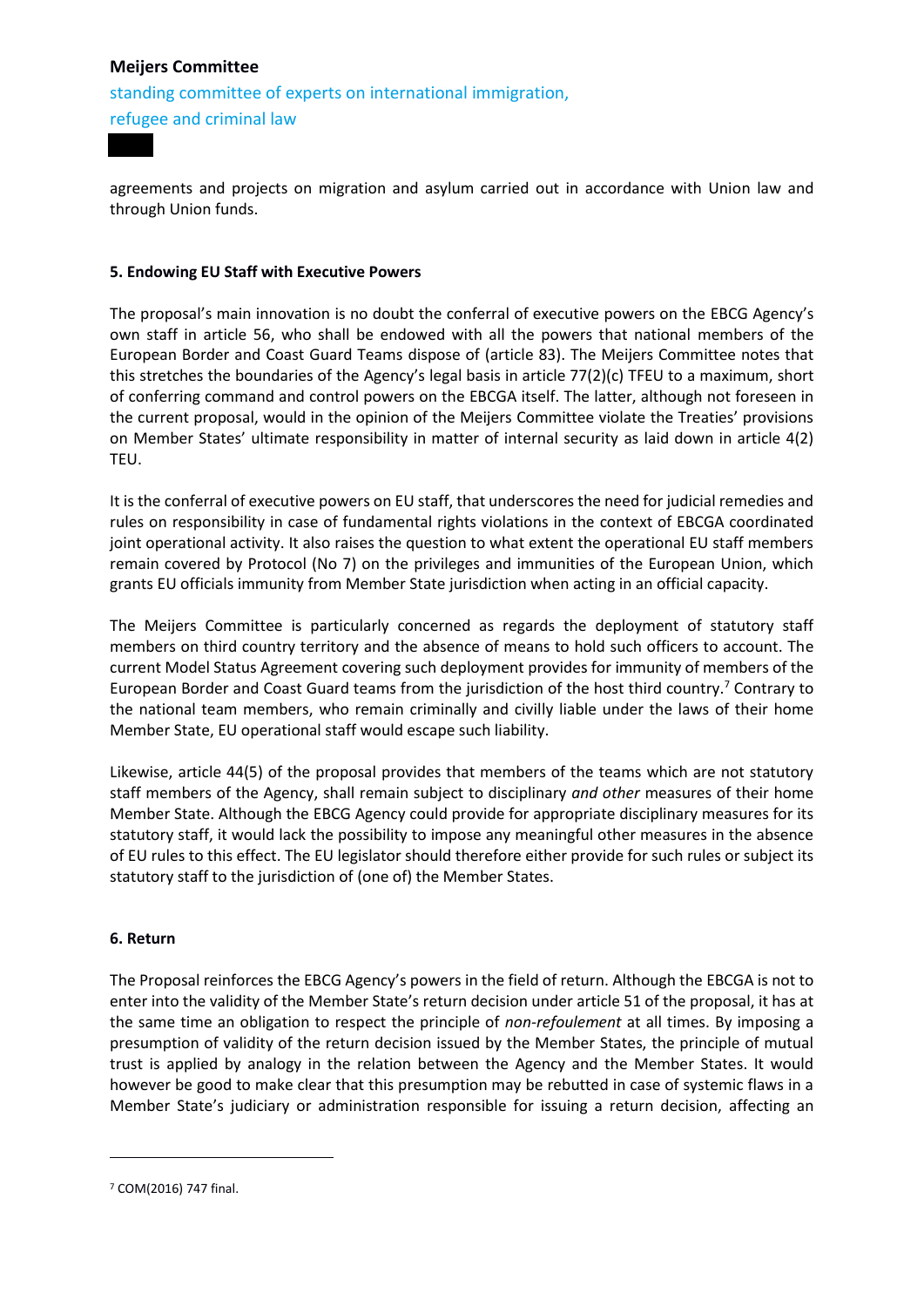standing committee of experts on international immigration, refugee and criminal law

individual's fundamental rights or in case return would result in the *refoulement* of the individual in question.<sup>8</sup>

Under article 54(2) of the proposal, the EBCGA would be granted the power to launch return interventions in third countries, consisting of the deployment of return teams for the purpose of providing technical and operational assistance. Simultaneously the concept of "mixed return operations", previously proposed in 2016, is reintroduced in article 75(4). In contrast to the original EBCG Proposal, cooperation in mixed return operations would not be limited to countries that are party to the ECHR and would include purely national third country return operations. The Meijers Committee has serious doubts about this proposal. In the absence of common standards as regards the issuing of return decisions and a common fundamental rights framework as provided by EU law, there is no ground on which to trust in the fundamental rights compliance of return decisions issued in third countries. This type of return operations would therefore increase the risk of the Agency contributing to a return operation in contravention of the principle of *non-refoulement*.

## **7. Data Protection**

The current proposal has missed the opportunity to reform the widely criticized and imprecisely formulated provisions on data protection.<sup>9</sup> The lack of a clear distinction of the EBCG Agency's tasks that fall under migration and border management and those that relate to cross-border crime, makes it difficult to see which of the data that will be processed by the Agency will fall under the notion of personal data and those that will fall under the notion of operational personal data under the new Regulation (EU) 2018/1725 on the protection of personal data by the Union institutions, bodies, offices and agencies. 10

As regards the transfer of personal data to third countries, the new rules follow the GDPR and Police Directive's framework. In principle, the transfer of personal data is only possible if there is an adequacy decision, attesting that a third country adheres to comparable standards of data protection as the EU, or if there are appropriate safeguards, for instance laid down in a legally binding agreement between public authorities.<sup>11</sup> In the absence thereof, it is still possible to transfer data in 'specific situations', for instance if the transfer is necessary for important reasons of public interest.<sup>12</sup> The question is whether migration control could be considered such public interest.

As regards return, the Commission, in Recital 47 of its proposal for the recast of the Return Directive,<sup>13</sup> as well as in recital 86 of the current proposal for a new EBCG seems to adopt this approach. It explicitly refers to the absence of adequacy decisions or readmission agreements with the most countries relevant for return and the use of the 'public interest' criterion, without even making a distinction between the GDPR and the Police Directive. Under this approach, any exchange of personal data with

<sup>13</sup> COM(2018) 634 final.

**.** 

<sup>8</sup> See by analogy: Joined Cases C-411/10 and C-493/10 *N. S. and M. E. and Others*, ECLI:EU:C:2011:865; Case C-578/16 PPU *C.K. and Others*, ECLI:EU:C:2017:127; Case C-216/18 PPU *L.M.*, ECLI:EU:C:2018:586.

<sup>9</sup> See Opinion 02/2016, EDPS' recommendations on the proposed European Border and Coast Guard Regulation.

<sup>10</sup> Regulation (EU) 2018/1725 on the protection of natural persons with regard to the processing of personal data by the Union institutions, bodies, offices and agencies and on the free movement of such data, and repealing Regulation (EC) No 45/2001 and Decision No 1247/2002/EC, OJ L295/39.

<sup>11</sup> Arts 47 and 48, Regulation (EU) 2018/1725.

<sup>12</sup> Art. 50(1)(d), Regulation (EU) 2018/1725.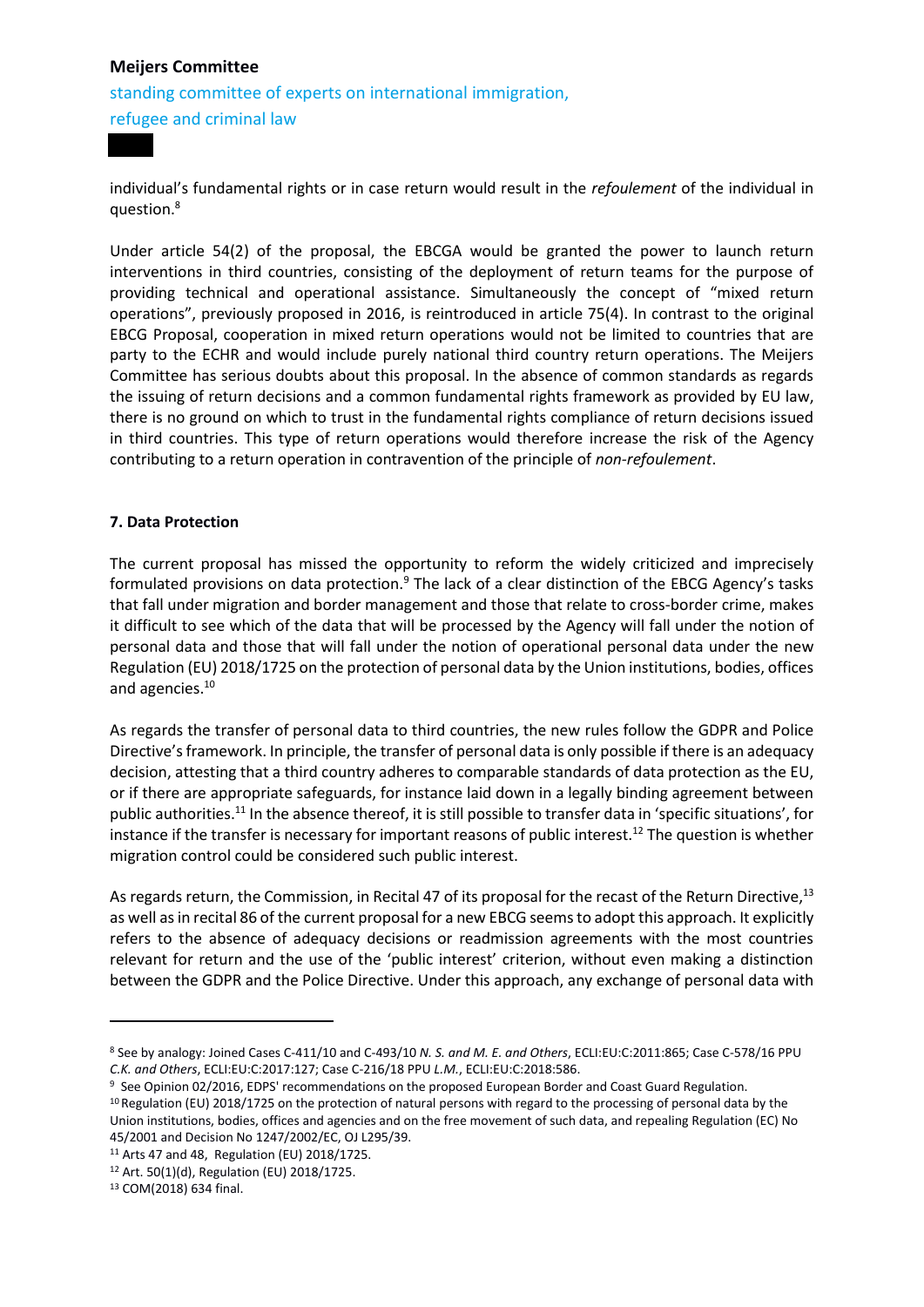standing committee of experts on international immigration, refugee and criminal law

a third country for the purpose of return could be considered a 'special situation', removing important fundamental rights safeguards and increasing the risk that sensitive personal data are exchanged, resulting in possible situations of *refoulement*.

The Meijers Committee is particularly concerned by the further interference with the fundamental right to the protection of personal data, as also laid down in the Charter. The mere need for speedy return and the risk that data protection rights are exercised to hinder or prevent return cannot justify the limitation of the right to access and rectification of data, even if abuse is likely to take place. Such interferences cannot be considered as strictly necessary and are disproportionate to counter such abuse. Likewise the further limitations to the right to the protection of personal data under art. 87(3) of the proposal as regards automated processing for as long as the data subjects have not been effectively returned lacks the required substantiation and safeguards.

## **8. Notion of Controlled Centers**

The Meijers Committee would like to expresses its concern about the introduction of the still very opaque notion of controlled centersin the EBCG proposal, as well as the proposal for a European Union Asylum Agency. First, the Meijers Committee considers that this notion is still subject to much debate and insufficiently crystallized to be included in legislative instruments, providing merely a definition, whilst leaving the role and function of the centers to be defined in practice. Second, the Meijers Committee would like to emphasize that any processing and detention of claimants for international protection in such centers can only take place in full compliance with European and international human rights standards, including a clear legal basis in national or EU legislation. The Meijers Committee would like to express its more general concern about the idea of closed centers based in view of the experience with the hotspots (in the proposals referred to as "hotspot areas") and the insufficient reception conditions in these centers as reported by numerous human rights organisations.<sup>14</sup>

## **Comments on the amended proposal for a Regulation on a European Union Asylum Agency (COM(2018) 633 final)**

#### **1. Scope**

**.** 

Broadening the scope of the EU Asylum Agency mandate will mean that its operational assistance can include identification and registration of applications, taking bio-metric data, assistance with carrying out admissibility, substantive and/or Dublin interviews, assistance with information provision to applicants and activities regarding allocation or transfers under the Dublin Regulation. These amendments will indeed codify current practice of EASO officers in, for example, Greece. This is to be welcomed as thus far, a clear legal basis for this type of activities was not present, meaning that officers were operating in a legal vacuum which raises serious questions of judicial accountability.

<sup>&</sup>lt;sup>14</sup> Human Rights Watch, "Greece: 13,000 Still Trapped on Islands As EU-Turkey Anniversary Nears, Move Asylum Seekers to Mainland Safety,'' 6 March 2018; Amnesty International, Hotspot Italy: how EU ''s flagship approach leads to violations of refugees and migrant rights,'' October 2016; ECRE, New updates on the refugee hotspots in Italy and Greece, 7 July 2017; Médecins Sans Frontiers, Confronting the mental health emergency on Samos and Lesvos, June 2018.